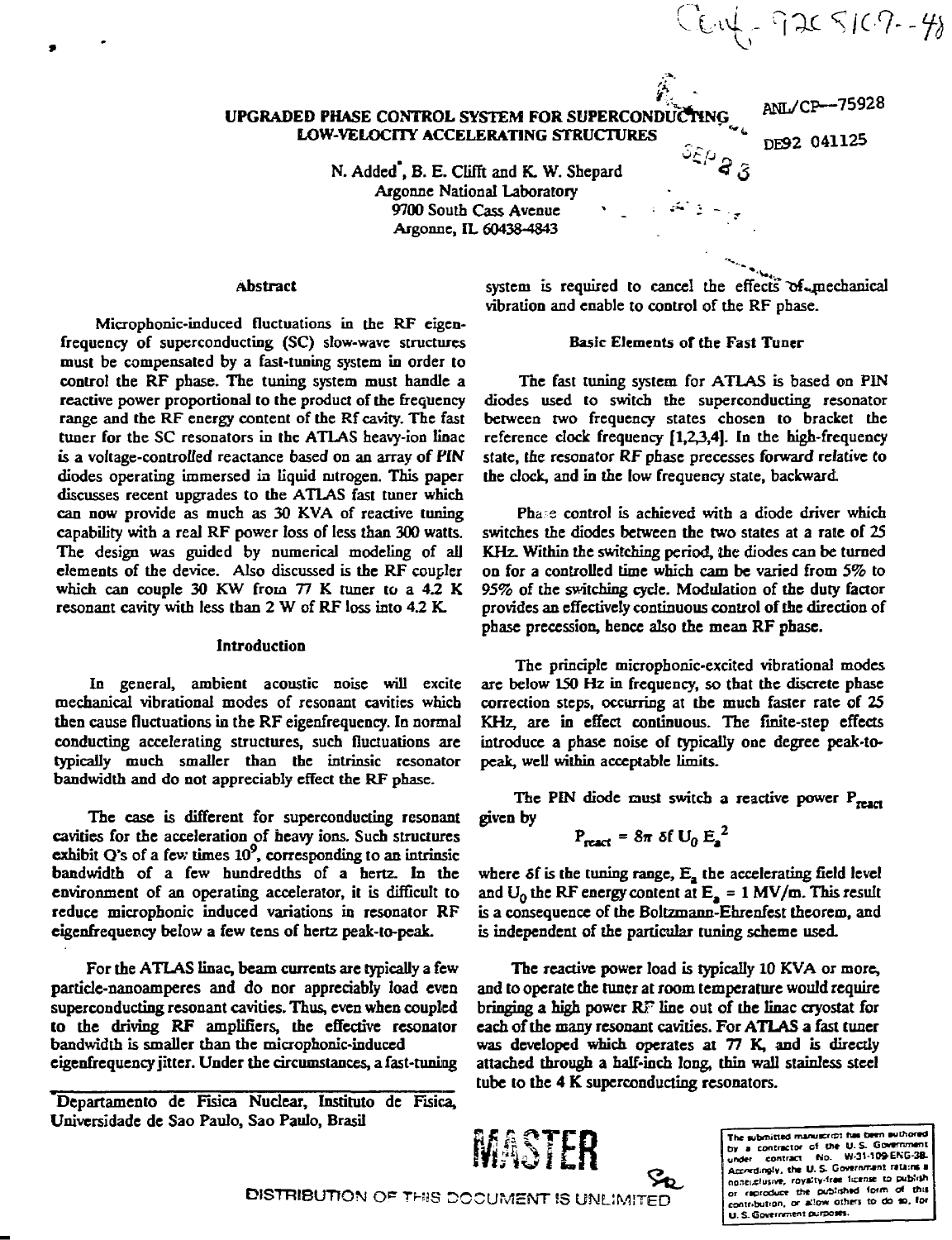

**Fig. 1. Equivalent circuit model for the fast-tuner. Components modeling one of ten PIN diodes are shown.**

**The first version [5] of this device was coupled capacitivsly to the superconducting resonator through a 77 K copper probe inserted through a port on the SC cavity. RF currents in the copper probe caused 10-20 watts of joule heating, which was cooled by conduction through a beryliium-oxide ceramic, joined by brazing to the copper probe tip. The properties of this ceramic to metal braze joints degraded after re-cycling to room temperature several times.**

**A more recent version [6] of this system was developed to improve thermal stability. In this version, an inductive loop was used to couple the fast tuner to the SC resonator. Both ends of the loop were cooled by direct metallic heat conductioa to liquid nitrogen. This cooling was provided by filling the internal portion of the fast tuner with flowing liquid nitrogen. This version of the fast tuner was installed in the two first cryostats of ATLAS and has been operating for the last two years.**

**Although performance was significantly improved after this upgrade, overall resonator performance did not increase as much as had been hoped for. Also, the very low velocity resonant cavities for the PII linac for the uranium upgrade of ATLAS are less stable mechanically than the ATLAS resonators and require an increased tuning capacity; the performance of PII would still be limited by fast-tuner. For these reasons, further development of the fast-tuner system was undertaken.**

## **Fast-tuner Development**

**The first step was to numerically mode! as an ac network all elements of the fast tuner system (using** **SUPERNOVA code). The model was checked by extensive measurements of the rf currents and voltages at virtually all** accessible portions of the tuner. The equivalent circuit that **eventually evolved is shown in Fig. 1; this model predicts with typically 5% accuracy the voltages and currents at the various elements of the tuner over the octave bandwidth (48.5 - 97 MHz) required by the various ATLAS resonant cavities.**

**As a result of this analysis, the high-power circuit board and virtually all circuit elements were substantially modified. For example, the fast-tuner employs 10 highpower PIN diode switches operated in parallel to provide both increased capacity and increased reliability through redundancy. It was found that the rf current through the various diodes differed by as much as a factor of two, the imbalance being corrected by shifts of various conducting paths by typically a few mm.**

**As the fast-tuner was modified, a number of tests with highly-instrumented superconducting resonators were performed.**

**In the course of these tests it became clear that excessive rf losses were occurring in the thermal transition between the 77 K tuner and the 4.2 K superconducting cavity (see Fig. 2). Measurements of the rf magnetic field at the thermal transition showed that the field caused by the coupling loop was substantially higher than bad been thought. The coupling loop design was changed by compacting the loop and moving it further into the superconducting cavity and away from the high-loss stainless-steel thermal isolation section. In the present design, shown io Fig. 2, rf losses into the thermal isolator have been reduced more than a factor of ten.**



**Fig. 2. The fast-tuner unit, which operates at 77 K. The copper loop projects into the superconducting cavity, and can couple as much as 30 KVA of reactive power into the tuner. The overall diameter is approximately six inches.**